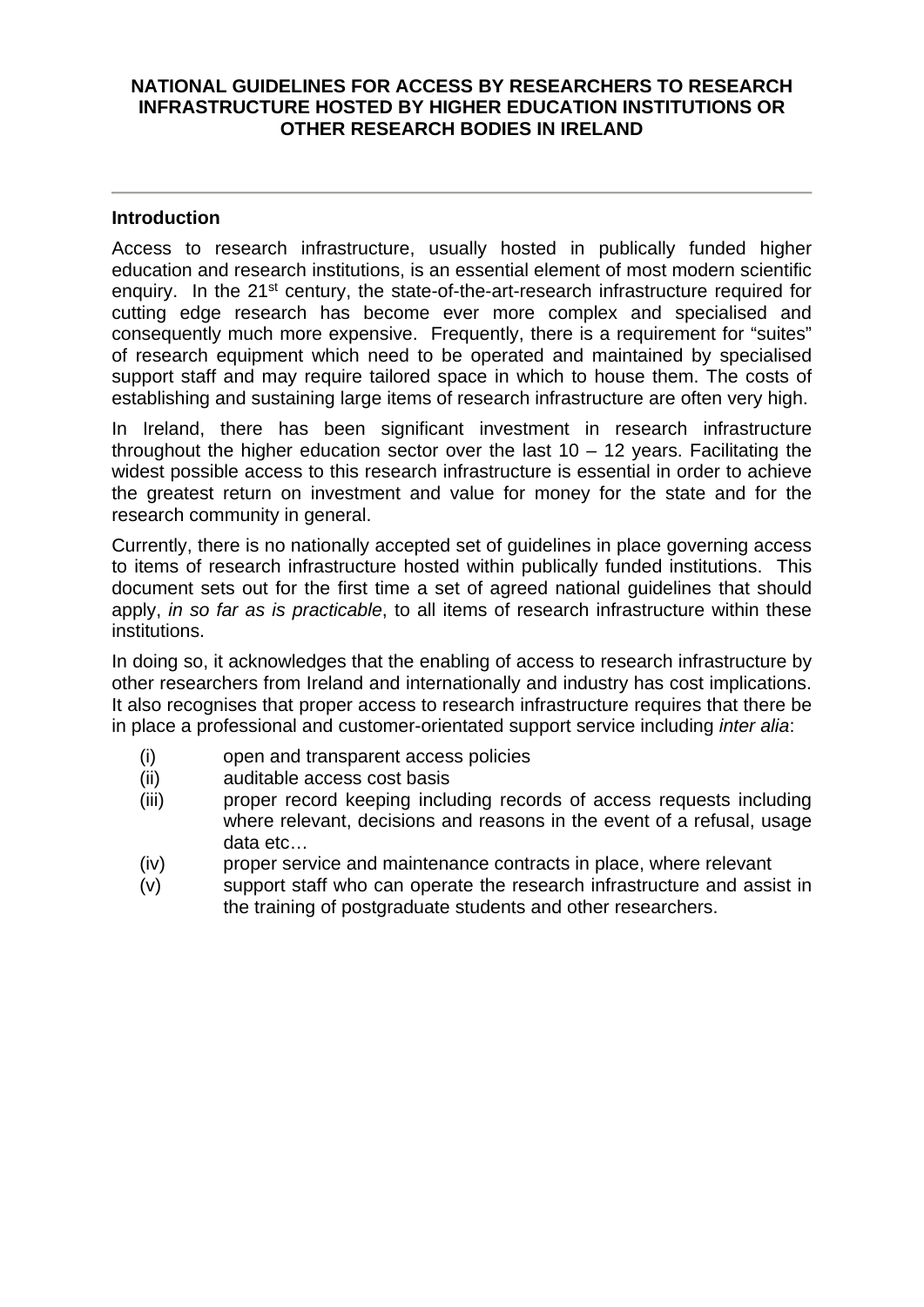# **Definition of a research infrastructure**

The term Research Infrastructure is being used throughout this document in its broadest sense – it should be interpreted to encompass a wide variety of physical items of research equipment, including individual and collections of such equipment, as well as dedicated research facilities that provide centralised access to suites of specialised items of equipment. It can include items of research equipment that are located in one single host institution or items of research equipment that are distributed across a number of different host institutions.

The term Research Infrastructure may also include e-infrastructures and scientific collections (e.g. biobanks/repositories/data collections). It should be noted that many of these infrastructures have very specific access requirements associated with them. For example, there are guidelines in place for the collection and storage of clinical data, including local ethics committee policy, data protection. It is not intended that this policy will override any of these requirements.

It has deliberately been decided not to define the term Research Infrastructure more precisely (for example by using arbitrary monetary threshold values). The Large Item of Research Equipment database has a €100,000 threshold which may be considered as a general rule of thumb. However, this is not to suggest that only those items of research equipment listed on this database fall under the scope of these access guidelines.

However, it is not anticipated that these guidelines should apply to routine items of research equipment that are required for a normal functioning laboratory.

## **Self-regulation**

It will be the responsibility of the host institutions in the first instance to determine what items of Research Infrastructure should/should not be accessible to external researchers.

However, the onus is on the host institution to adequately justify the exclusion of any item of Research Infrastructure from its access policies.

It is expected that this will be a largely self-regulating position, in that other higher education institutions, research bodies, funding agencies and/or other stakeholders seeking access to certain Research Infrastructure to challenge a host institution as to why it might not be accessible. This should be done in the first instance with the host institution but may also be raised with either the HEA or, if relevant, the appropriate funding body. In the absence of satisfactory justification, HEA/funding body may require the host institution to make the Research Infrastructure accessible to other researchers.

The HEA may conduct periodic audits of higher education institutions and other research bodies in respect of their access policies.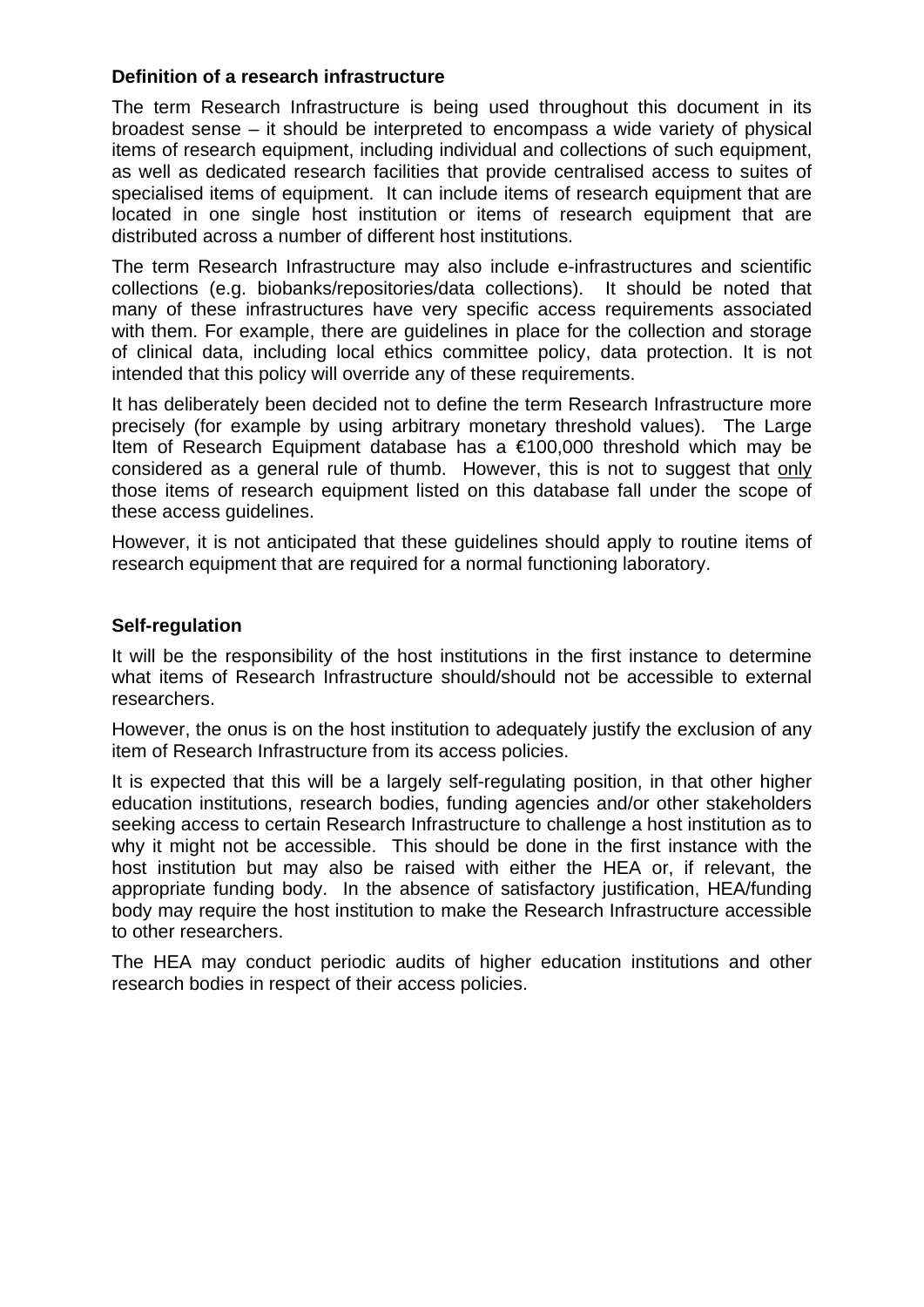# **GUIDELINES**

- 1. *Where practicable*, all Research Infrastructure in publically funded higher education institutions and other research bodies, including existing infrastructure supported wholly or in part by Exchequer resources, should be available for use by other researchers regardless of which Higher Education Institution (HEI) or other research body hosts it (host institution). This should include access by other international researchers and external users (including, where relevant, researchers from civil society), particularly industry users.
- 2. Access to Research Infrastructure may be provided free or may require payment of an access charge by the user.
- 3. The host institution may, in the first instance, decide what Research Infrastructure may be accessible to external researchers. However, the host institution must be able to satisfactorily justify why an item of research equipment should not be available for external access.
- 4. It will be open to other higher education institutions, research bodies, funding agencies and/or other stakeholders seeking access to certain Research Infrastructure to challenge a host institution as to why it might not be accessible. This should be done in the first instance with the host institution but may also be raised with either the HEA or, if relevant, the appropriate funding body. In the absence of satisfactory justification, the host institution may be required to make the Research Infrastructure accessible to other researchers.
- 5. Funding agencies may require that host institutions make certain items of Research Infrastructure accessible to external researchers as a specific term or condition of the agency providing Exchequer funding for that item of Research Infrastructure.
- 6. Host institutions should have clear, publically available policies outlining how access to the Research Infrastructure(s) will be prioritised. Any reasons for refusing access should be recorded as part of the access process and should be based on objective grounds.
- 7. Access policies should include an independent appeals process in the event access is declined.
- 8. Access policies may differ between host institutions and even within a host institution depending on the Research Infrastructure involved. However, in order to be eligible to recover any Exchequer-funded access costs, the access policies must comply with the overarching principles outlined in this document.
- 9. Free access to Research Infrastructure(s) in the context of academic collaborations and partnerships will continue to be encouraged. However, access charges may be used by host institutions as a means of spreading costs among research collaborators, supporting the sustainability of the Research Infrastructure and a partnership approach to funding.
- 10. Access charges must be clearly linked to actual use of the Research Infrastructure itself and all terms and conditions associated with use of the Research Infrastructure should be transparent and publically available.
- 11. Access costs to different types of Research Infrastructure are likely to differ. However, all access costs must incorporate the following principles: